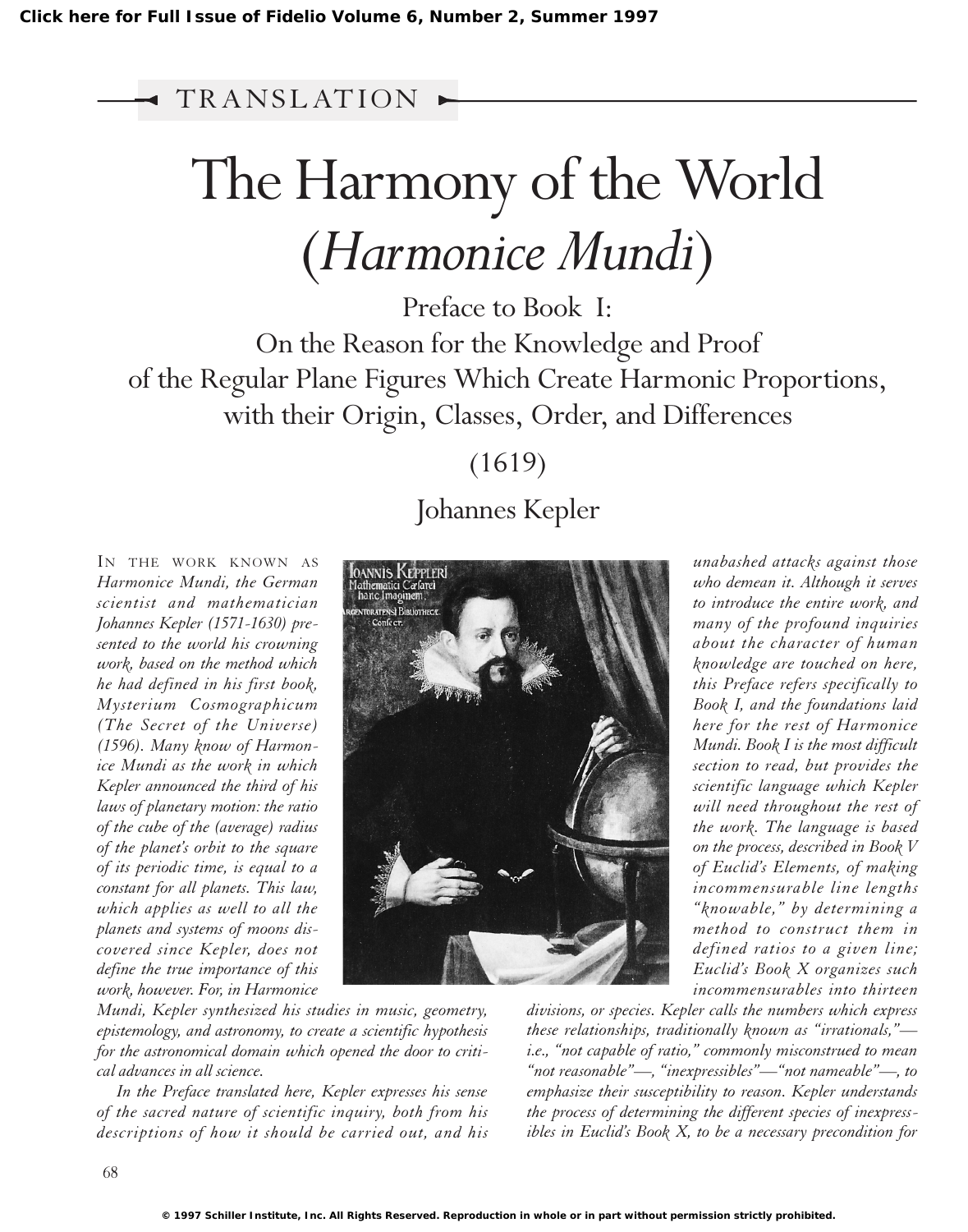*constructing the five regular (Platonic) solids in Euclid's concluding Book XIII. Kepler's first great scientific insight, reported in Mysterium Cosmographicum, had been to recognize the way in which these five regular solids determine both the number of planets as he knew them, and the relative distances of their orbits from the Sun. In Harmonice Mundi, he uses that insight, plus the coherent basis for constructing the consonant (sweet-sounding) musical intervals, to explicate the full lawfulness of the structure of the Solar System, including the relative speeds of planetary motion and the elliptical nature of the planetary orbits.*

*Kepler's view of Euclid has particular relevance when read in the context of Lyndon LaRouche's Introduction to the forthcoming Book II of the Schiller Institute's "Manual on the Rudiments of Tuning and Registration" [SEE page 28]. Kepler comprehended the work of Euclid as a whole, guided by a purpose: the construction of the Platonic solids in the final Book XIII. There, in the proof of the uniqueness of these geometrical figures, is contained the exposition of "Euclidean space" from the standpoint of the geometrical method identified by LaRouche as Analysis Situs. Without the rigor which Euclid supplies, and which Kepler here defends, the breakthrough of Bernhard Riemann to a non-Euclidean geometry of change, would not have been possible. Transformations of* *scientific outlook could not be accomplished; the thinker would be trapped, either in an existing mode of thinking, or in a world in which any proposed change would be nothing more than mere irrational assertion.*

*By his passionate appreciation of Euclid's geometrical system, Kepler was enabled to take the step to his conception of well-tempered polyphony as the language of science. As he wrote at the end of the final Book V of Harmonice Mundi:*

*Accordingly, the movements of the heavens are nothing except a certain everlasting polyphony (intelligible, not audible) with dissonant tunings, like certain syncopations or cadences (wherewith men imitate these natural dissonances), which tend towards fixed and prescribed clauses the single clauses having six terms (like voices)—and which marks out and distinguishes the immensity of time with those notes. Hence, it is no longer a surprise that man, the aper of his Creator, should finally have discovered the art of singing polyphonically, which was unknown to the ancients, namely, in order that he might play the everlastingness of all created time in some short part of an hour by means of an artistic concord of many voices and that he might to some extent taste the satisfaction of God the Workman with His own works, in that very sweet sense of delight elicited from this music which imitates God.*

Since the causes of harmonic proportions have to be sought by us in the several divisions of a circle into equal parts, which are made geometrically and scientifically, that is, from the provable, regular, plane figsought by us in the several divisions of a circle into equal parts, which are made geometrically and scientifically, that is, from the provable, regular, plane figures, I considered that it had to be made known at the outset, that the mental characteristics of geometrical things, are today, to the extent shown in published accounts, unknown for solids. Thus, among the Ancients, no one appears who showed that he himself knew these specific characteristics of geometrical things exactly, except for Euclid and his commentator Proclus. The distribution, by Pappus of Alexandria, and by the Ancients whom he followed, of the problems arising from each part of the subject of geometry into planes, solids, and lines, was close enough to the habits of mind which have to be developed. However, his treatment is short, and applied to practical matters. No mention is made of the theory; but, unless we are occupied in our whole mind with the theory of this, we will never be able to comprehend harmonic ratios.

Proclus Diadochus, who published four books on Euclid's Book I, brought theoretical philosophy into the subject of mathematics, as is known. If he had also left us his commentary on Book X of Euclid, and had not been despised, he would both have freed our geometers from stupid ignorance, and assisted me in this labor of developing the characteristics of geometrical things for solids. It is easily shown from the Preface to his book, that these distinctions of mental existences were known to him well enough, since he established that the principle of the whole essence of mathematics, is the same as those which also advance through all forms of existence, and generate everything from themselves, that is, the finite and the infinite, or the limited and the unlimited, recognizing the limit or circumscription as the form, the unbounded as the matter, of geometrical things.

The characteristics of quantities\* are shape and proportion: shape of the particular, proportion of what is joined together. Shape is completed by limits: a straight line by points; a plane surface by lines; a solid is limited, circumscribed, and shaped by surfaces. And, that which has been bounded, circumscribed, and shaped, can, then, also be comprehended by the mind. The infinite, and the indeterminate, to the extent they are such, can be con-

 $\overline{\phantom{a}}$ 

<sup>\*</sup> That which has extension. In the standard English translation of Euclid's *Elements* by Thomas Heath, the term used for the generalized theory of extension and measurement, is "magnitudes."—SB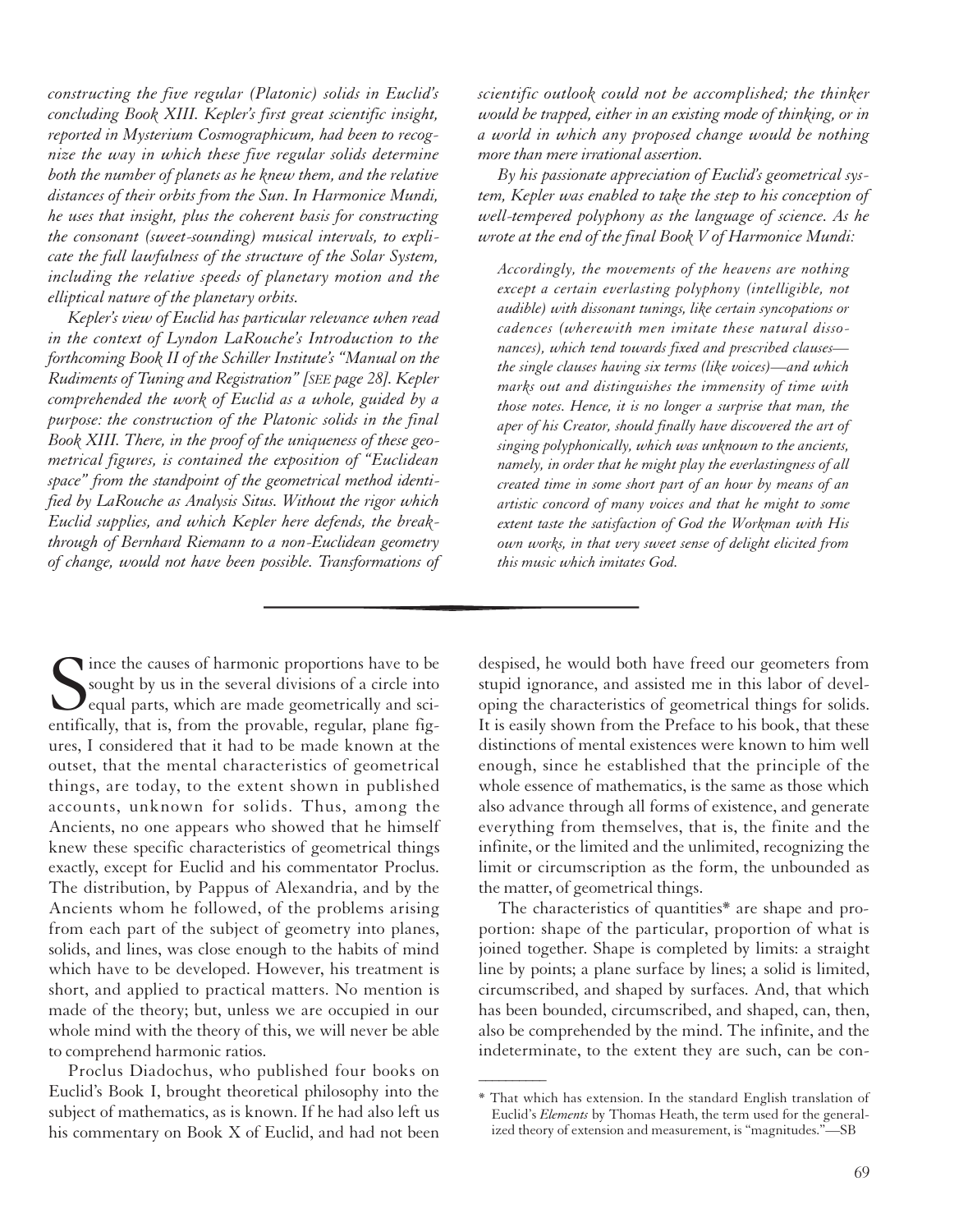fined by none of the knowledge which is provided by definitions, and by no restraint of proof. But the figures exist in the Archetype, before they are in that which is produced. They are in the divine Mind, before they are in created things, with a different mode of the subject, but nonetheless with the same form of its essence.

For quantities, therefore, shape, a certain mental essence, or intellection, is made their essential characteristic. This is much clearer with proportions. Since a shape is completed by more than one bounding limit, a shape is made so that it uses proportion on account of this plurality. But what would proportion be, without an act of the mind?—it cannot be known at all. And so, therefore, for this reason, whoever ascribes limits to quantities as their essential principle, regards the quantities which have been shaped, as having an intellectual essence. But there is no need for argument: Proclus' book should be read in its entirety; it will be clear enough that he did know the intellectual characteristics of geometrical things in a provable way. However, although this is affirmed, he does not put it this way, separately, on its own, in the open, conspicuous, so that he could also admonish his own carelessness. His language flows like a flooding river, layered throughout with an abundance of the more abstruse propositions of Platonic philosophy, among which the above is the argument of this extraordinary book.

But, thus far, our generation has not been permitted to penetrate such hidden matters. Proclus' book has been read by Petrus Ramus [Pierre Ramée (1515-1572)], but, in what concerns the core of the philosophy, it has been scorned and thrown aside, along with Book X of Euclid. And, whoever wrote commentaries on Euclid, if they wrote in his defense, has been ridiculed, and ordered to remain silent. The aroused wrath of the embittered censor is turned against Euclid as against a criminal. Euclid's Book X, which, when read and understood, can unfold the secrets of philosophy, has been condemned by savage sentence not to be read. I ask you to read Ramus' words; nothing more shameful was ever written by him. In the *Study of Mathematics,* Book 21, he says:

The matter developed in Book X has been handed down in such a way that I have never found such obscurity in human letters or arts. I say obscurity not in relation to human understanding—Euclid anticipates that (this should be clear to the illiterate and uneducated, who only look at what is right in front of their eyes)—but in relation to investigating and searching out what the purpose and proposed use of the work might be, what the classes, types, and categories of subjects might be. I have never read anything more confused and involuted. Does it not seem that

the Pythagorean superstition has been drawn into this book as if into a pit  $\ldots$ .

By Hercules, Ramus, had you not believed that this book would be easy to understand, you never would have slandered it so much as obscure. You need more work. You need quiet. You need forethought. And, above all, you need attentiveness of mind. Then, might you understand the intent of the writer; from thence, the good sort of mind will be lifted up to the point where, resolving to live at last in the light of truth, it is inspired, exulting with incredible joy, and perceives the whole universe and all its different parts in the most exact way, as if from a mountaintop. But, for you, who act in this place as the advocate of ignorance, and of the common man seeking advantage from everything, whether divine or human—I say, for you, these matters may be "unnatural sophistries," for you "Euclid will have abused the quicker thinker immoderately," for you "this subtlety has no place in geometry." Let it be your lot to slander what you do not understand. But, for me, hunting for the causes of things, no other path will lead to them apart from that which is in Euclid's Book X.

Lazarus Schoener followed Ramus in his geometry; he confessed that he was not able to see any use in the world for the five regular solids. Then, he read the book which I entitled "The Secret of the Universe," in which I prove that the number and orbits of the planets were chosen from the five regular solids. Now, look at the damage that Professor Ramus did to his student, Schoener. First, when Ramus read Aristotle, who had refuted the Pythagorean philosophy concerning the way in which the properties of the elements derive from the five solids, he immediately conceived a contempt for the whole of the Pythagorean philosophy. And then, since he knew that Proclus had been part of the Pythagorean cult, he did not believe that which Proclus affirmed, which was most true, that the ultimate purpose of Euclid's *Elements,* to which all the propositions of all the books taken together are related (with the exception of those on perfect numbers), is the five regular solids. From this, there rose up in Ramus the most shameless belief, that the five solids must be removed from the conclusion of Euclid's *Elements.*

When the conclusion of the *Elements* was chopped off, only a formless heap of propositions was left of Euclid, like the rubble of a levelled building, against which, as if against some ghost, Ramus inveighs in all the twentyeight books of his *Study of Mathematics,* speaking with great harshness and rashness, most unworthy of such a man. Schoener followed this belief of Ramus, and thus himself believed that there is no use for the regular solids.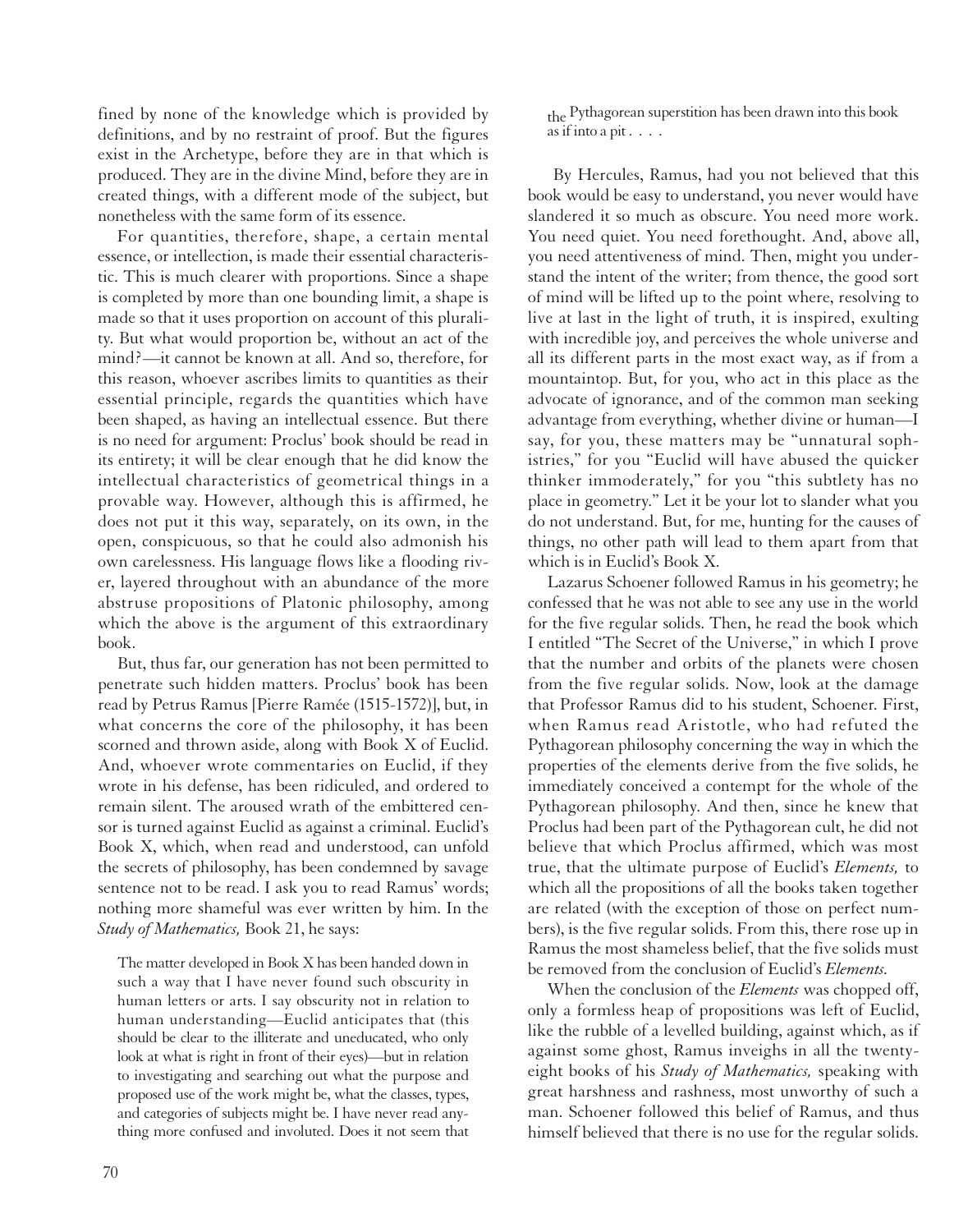Not only this, but he followed Ramus' judgment, and despised and scorned Proclus, from whom he could have learnt the use of the five solids, both in Euclid's *Elements,* and in the making of the universe. However, the student was much happier than the professor, since he joyfully accepted the use of the solids in the making of the universe, as disclosed by me, which Ramus had refused to impress upon him from Proclus.

But, then, so what if the Pythagoreans attributed these figures to the elements [earth, air, fire, water, and the

heavenly "quintessence"-SB], and not, as I do, to the spheres of the universe? Had Ramus exerted himself to remove this error of theirs about the real subject of the figures, as I did, he would not have come up with one tyrannical word against this whole philosophy. Or, what if the Pythagoreans actually taught the same thing I do, while hiding their meaning in a protective cloak of words? Is not the Copernican form of the universe in Aristotle, and falsely refuted by him, but under other names, as when they called the sun, "fire," and the moon, "Antichthone"? For if the ordering of the orbits was the same for the Pythagoreans as it was for Copernicus; if the five solids and the necessity for their five-fold number was

known; and, if they all uniformly taught that the five solids are the Archetypes of the parts of the universe: how little more would it take for us to believe that their opinion was read by Aristotle in its secret form, but had been, as it were, refuted by the literal meaning of the words?

Thus, where Aristotle read [the element—SB] "earth," as that to which they assigned the cube, those men might perhaps have understood it as Saturn, whose orbit is separated from Jupiter by the interposition of a cube. And, the common sort of people attribute rest to earth; thus, Saturn has been allotted the slowest motion, the closest to rest, for which reason the planet was given the name "rest" by the Hebrews. In the same way, Aristotle read that the octahedron was assigned to "air," when they might perhaps have understood by this, Mercury, whose orbit is contained by an octahedron; and, Mercury is no less fast (it is certainly the fastest of all the planets) than the air is mobile. Perhaps Mars was implied by the word for "fire," since the

name of this planet otherwise is "pyrois," which is derived from the Greek word for fire, and perhaps the tetrahedron was assigned to this because its orbit is enclosed by this figure. And, under the cover of "water," to which the icosahedron is attributed, the star of Venus could be hidden (its orbit is contained by an icosahedron), because fluids are subject to Venus, and she herself is said to have been born from the ocean spray; hence, the name, Aphrodite. And lastly, the sound of the word "world" could have meant Earth, and the dodecahedron could

> have been allotted to the "world," because the orbit of the Earth, which is bounded by this figure, is divided in twelve longitudinal parts [the divisions ("Houses") of the astronomical Zodiac—SB], as this figure is bounded by twelve planes for its whole extent. If this is accepted, then, in the mysteries of the Pythagoreans, the five solids would not have been distributed among the elements, as Aristotle believed, but among the planets. This, if you will, is strong confirmation of what Proclus handed down, among other things, as the purpose of geometry, and what he taught, about the way in which heaven would have taken upon itself figures consistent with its defined parts.

> And this is not yet the end of the injury which Ramus does us.

Behold Snell, the most skillful of today's geometers, giving open support to Ramus. In the preface to "The Problems of Ludolph of Coellen [Cologne]," he says at the start that "the very division of the inexpressibles into thirteen different types is of no profitable use."\* I grant that, if he does not recognize any uses, except for everyday life, and if none of the investigations of physics would be useful for life. But why does he not follow Proclus, a man whom he admits recognizes some greater good in geometry than the arts which are necessary to life? But, then, the use of Book X would obviously have been clear, in evaluating the types of figures. Snell brings forward authors of works



*Diagrams from Harmonice Mundi, Book I*

 $\overline{\phantom{a}}$ 

<sup>\*</sup> These "inexpressibles" are incommensurable magnitudes, which are constructable, but cannot be expressed as ratios of whole numbers; therefore, no precise numerical value, or "name," can be given them. In Book X of the *Elements,* Euclid divides the inexpressibles known to Greek mathematics into thirteen distinct species.—SB